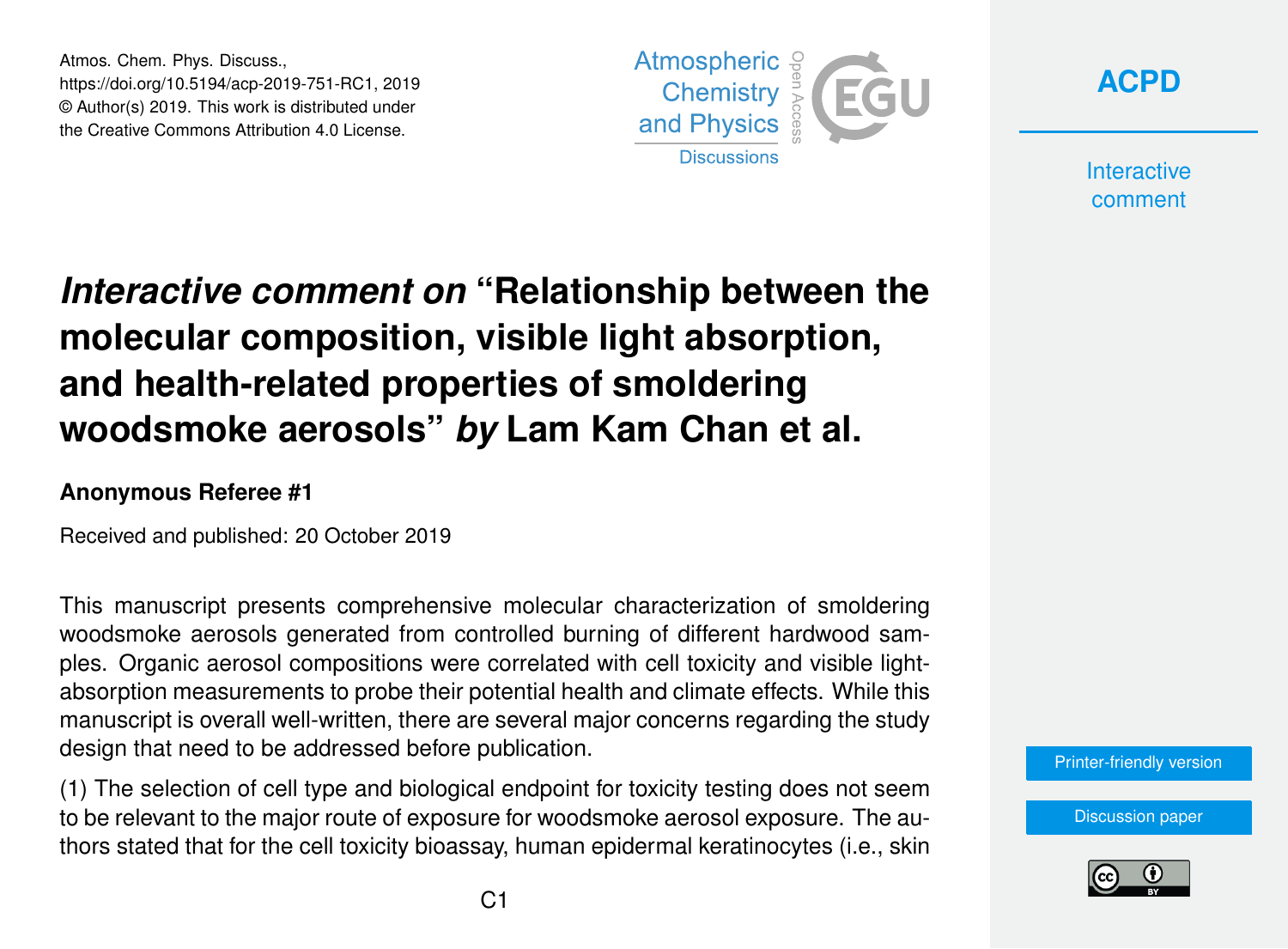cells) were used to determine the toxicity of WSA, and the protein content from envelope formation was used as a quantitative biomarker from toxicant exposures. However, compared to dermal contact, inhalation should be more relevant. Use of pulmonary cell models to measure cytotoxicity (cell death or cell proliferation) would be more appropriate for this type of research. The authors should provide clear justifications for the usage of cell type and biological endpoint for toxicity testing.

(2) As discussed in section 3.1 (Line 188-201), the authors provided an exposure scenario, stating that a human adult would take ∼2175 breaths to reach the cell toxicity EC50 value of Red Oak smoldering woodsmoke aerosols. Again, since epidermal keratinocytes (i.e., skin cells) were used to determine cell toxicity by measuring the protein content from envelope formation, the EC50 values derived from this assay are not appropriate parameters for an exposure assessment through inhalation. The authors should limit the inhalation-related discussion based on their EC50 values.

(3) The toxicity bioassay was quantified colorimetrically at the wavelength of 495 nm. This wavelength overlaps with the visible brown carbon absorption. Did the author measure the absorption from aerosol sample extracts to account for the potential interference from brown carbon absorption at this wavelength?

(4) Line 158: What were the positive controls used in the cell toxicity bioassay to simulate the maximum activity?

(5) Line 245: The cell toxicity measured by the protein content from envelope formation was not a direct measure of cell death. How did the authors determine whether the WSA extracts kill cells?

(6) The rationale for measuring AhR and ER activity from woodsmoke aerosol exposure should be strengthen. What are the underlying hypotheses?

(7) Throughout the manuscript, a lot of discussions between molecular composition and biological endpoints (e.g., AhR activity) were based on correlations. The authors

## **[ACPD](https://www.atmos-chem-phys-discuss.net/)**

**Interactive** comment

[Printer-friendly version](https://www.atmos-chem-phys-discuss.net/acp-2019-751/acp-2019-751-RC1-print.pdf)

[Discussion paper](https://www.atmos-chem-phys-discuss.net/acp-2019-751)